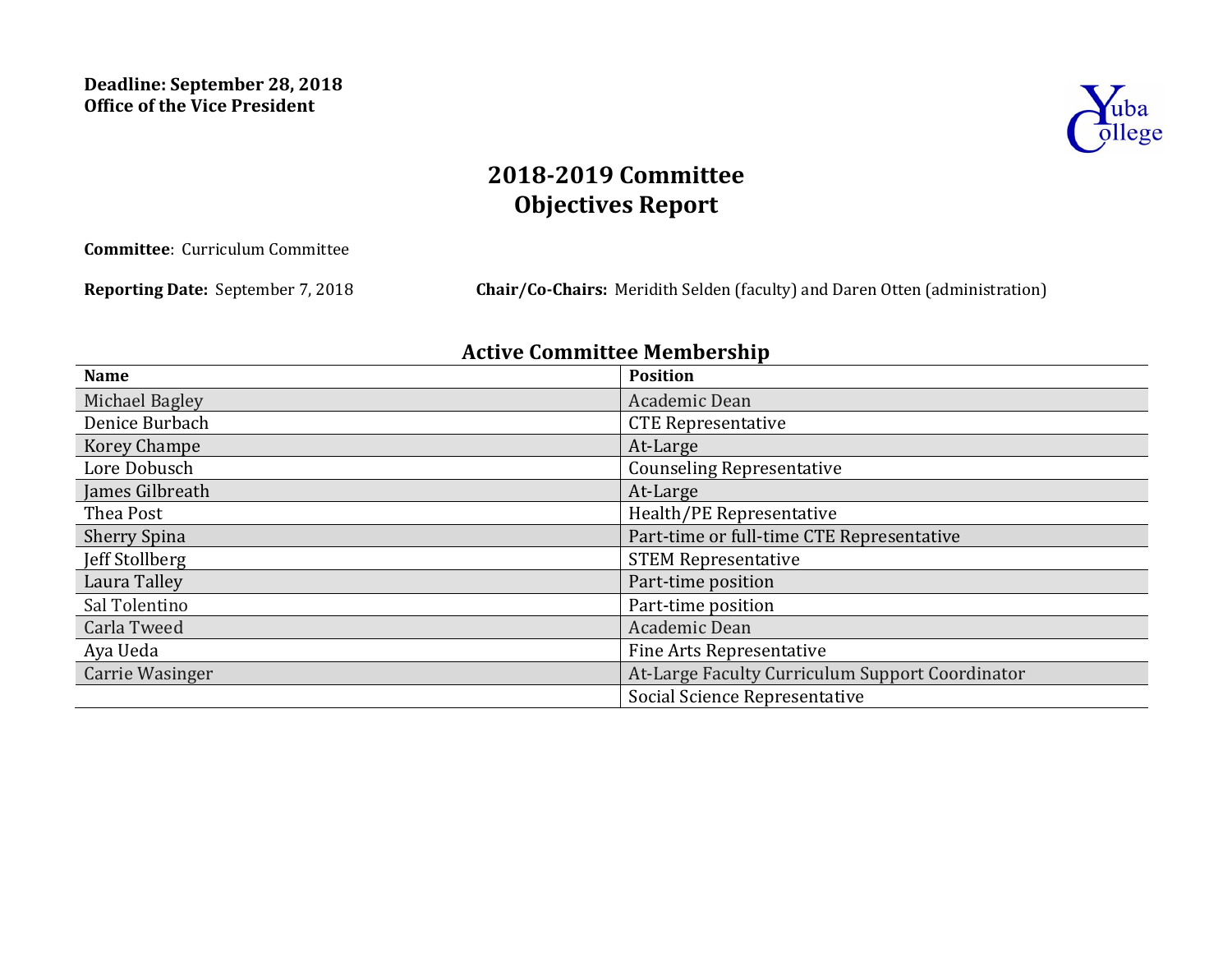## Last Year's Objectives and Associated Outcomes:

**Committee Objectives Report**

- **1. Which of the committee's objectives from last year have been met?**
- 1. Ensure quality of YC Curriculum however, this is an ongoing endeavor
- 2. Ensure currency of YC Curriculum however, this is an ongoing endeavor
- 3. Ensure planning in YC Curriculum however, this is an ongoing endeavor
- 4. Review COR's for title V compliance however, this is an ongoing endeavor
- 5. Make recommendations about future curriculum however, this is an ongoing endeavor
- 6. Train Curriculum Committee Members and Faculty on Curriculum Processes however, this is an ongoing endeavor
- 7. Develop a five-year review schedule for all CORs however, this is an ongoing endeavor
- 8. Develop and maintain a curriculum committee specific website however, this is an ongoing endeavor
	- **2. Which of the committee's objectives from last year have not been met? Explain what your committee will do differently this year as a result.**
- **1. Support Faculty in Curriculum Clean-up: Update or Inactivate Degrees and Certificates that have not recently been updated (before 2013)** We have approximately 130 degree/certificates at Yuba College. In the 2016-2017 we created a list (compiling three data sources) that contains all of the degrees/certificates offered at Yuba College and the frequency with which the degrees are awarded. Although the data is now out of date and we cannot update it due to limitations associated with Meta, we are attempting to use the data to help make informed decisions when working with discipline faculty to revise degrees/certificates.
- **2. Support Faculty in Curriculum Clean-up: Update and Inactivate CORs that are out of compliance or due for revision**  Starting in 2017-2018, we began distributing a sunset list that contains courses that have not been taught in 3 years. There are 50 courses included on the Sunset list (36 or 72%) were included on the sunset list last year.
- **3. Review and re-validate all co and prerequisites as needed. Address disproportionate impact as required by the state.**

We cannot complete this objective without being able to pull data from Meta (our curriculum management system). Although we have asked for this report multiple times and YCCD has hired a consultant, we are still unable to pull data from Meta. If we are able to pull data from Meta, we will complete the review in the 2017-2018 academic year. Since we were unable to complete the review in the 2017-2018 we are now out of compliance with Title 5 regulations with regard to CTE course.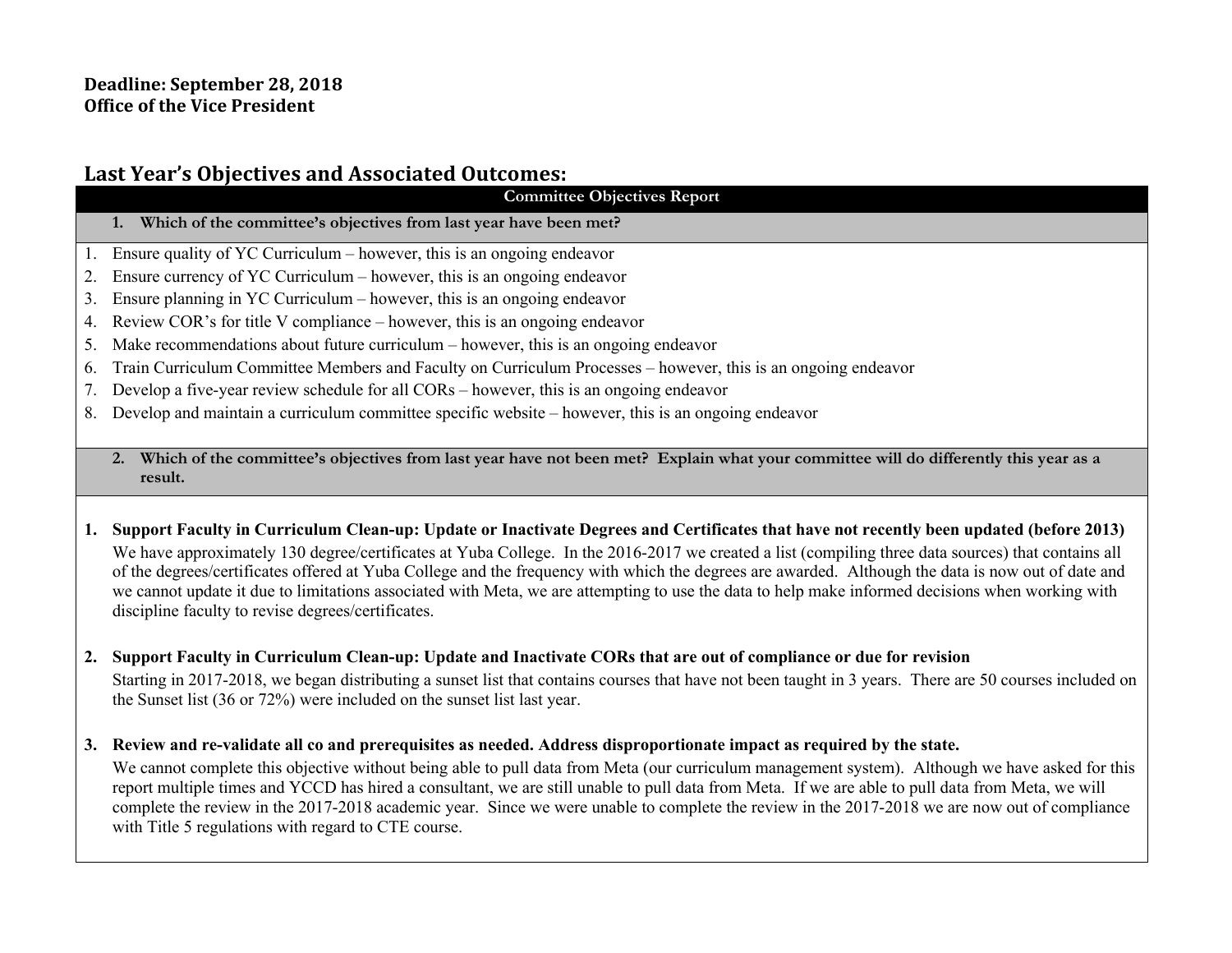$\sim$ 

### **4. Complete ADTs for Theatre Arts, Biology, Chemistry, and Computer Science**

Theatre Arts is still in progress. We are working to provide more support for faculty who are working to navigate the ADT creation and approval process.

**Instructions**: Please develop objectives that address one or more of the Yuba College Objectives and/or one or more of the Accreditation Standards listed below.

| <b>Yuba College Objectives</b>                                       | <b>Accreditation Standards</b>                                   |
|----------------------------------------------------------------------|------------------------------------------------------------------|
| 1.1: Increase the number of new students that apply and enroll at    | Mission<br>I.A                                                   |
| Yuba College by 2%.                                                  | Assuring Academic Quality and Institutional Effectiveness<br>I.B |
| 1.2: Increase the rate of students completing transfer-level math &  | <b>Institutional Integrity</b><br>I.C                            |
| English by 3%.                                                       | <b>Instructional Programs</b><br>II.A                            |
| 1.3: Increase the rate of students persisting term to term by 3%.    | Library and Learning Support Services<br>II.B                    |
| 1.4: Increase the rate of students completing certificates, degrees, | <b>Student Support Services</b><br>ILC                           |
| and becoming transfer ready by 5%.                                   | <b>Human Resources</b><br>III.A                                  |
| 2.1: Finalize implementation of resource allocation model.           | <b>Physical Resources</b><br>III.B                               |
| 2.2: Integrate authentic SLO/SAO assessment data into planning       | <b>Technology Resources</b><br>$_{\rm IILC}$                     |
| processes.                                                           | <b>Financial Resources</b><br>III.D                              |
| 2.3: Build capacity for data infrastructure.                         | Decision-Making Roles and Processes<br>IV.A                      |
| 3.1: By 2020, improve communication and collaboration across the     | Chief Executive Officer<br>IV.B                                  |
| campus and centers as measured by campus survey data.                | Governing Board<br>IV.C                                          |
| <b>5.1:</b> By 2020, collaborate with local industry, government     | Multi-College Districts or Systems<br>IV.D                       |
| organizations, and other educational institutions to explore non-    |                                                                  |
| credit pathways aligned with YC credit programs                      |                                                                  |
|                                                                      |                                                                  |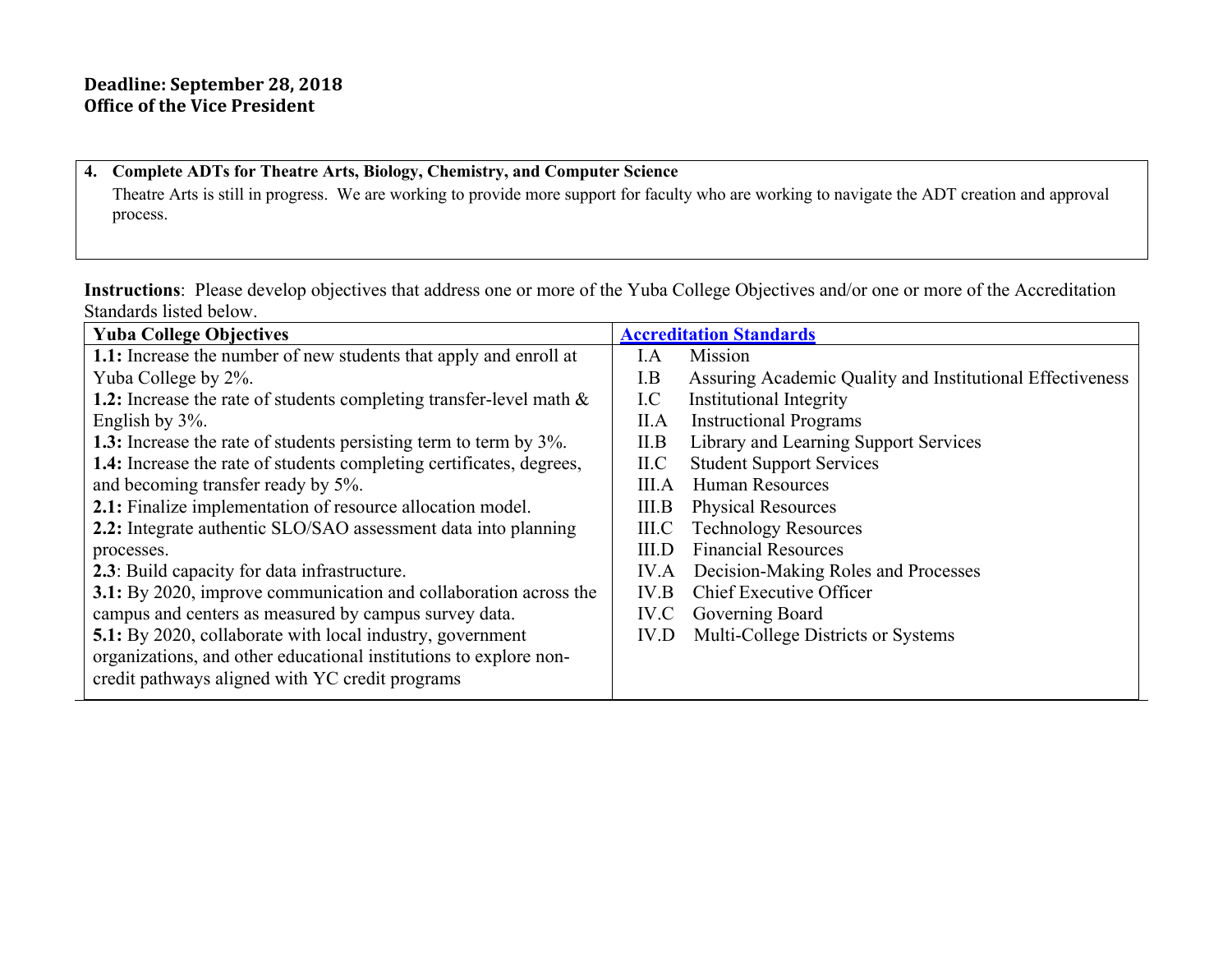| <b>Short-Term Goals</b>                                                                                                                                                                                                                                                                       |                                                         |                                                         |                                                                                                                                                                                                                                                                                                                                         |                                                                                                                                                                                                                                                                                                                                                                                                                                                                         |
|-----------------------------------------------------------------------------------------------------------------------------------------------------------------------------------------------------------------------------------------------------------------------------------------------|---------------------------------------------------------|---------------------------------------------------------|-----------------------------------------------------------------------------------------------------------------------------------------------------------------------------------------------------------------------------------------------------------------------------------------------------------------------------------------|-------------------------------------------------------------------------------------------------------------------------------------------------------------------------------------------------------------------------------------------------------------------------------------------------------------------------------------------------------------------------------------------------------------------------------------------------------------------------|
| Objective                                                                                                                                                                                                                                                                                     | <b>Yuba College</b><br>Objective(s)<br><b>Addressed</b> | <b>Accreditation</b><br>Standard(s)<br><b>Addressed</b> | How is the committee<br>evaluating its progress<br>towards this objective?<br>(Metrics)                                                                                                                                                                                                                                                 | What is the current status of this<br>task?<br>(Base Line)                                                                                                                                                                                                                                                                                                                                                                                                              |
| Purpose Statement:<br>1. Ensure quality of YC<br>Curriculum<br>2. Ensure currency of YC<br>Curriculum<br>3. Ensure planning in YC<br>Curriculum<br>4. Review COR's for title<br>V compliance<br>Make recommendations<br>5.<br>about future curriculum<br>offerings<br>Complete C-ID alignment | 1.3 & 1.4                                               | I.A, I.B, I.C, & II.A<br>I.A, I.B, I.C, & II.A          | a. # of courses approved<br>b. $#$ of courses rejected<br>c. # of degrees/certificates<br>approved<br>d. $#$ of degrees/certificates<br>rejected<br>e. $\#$ of courses that need to be<br>inactivated (or revised)<br># of degrees and certificates<br>f.<br>that need to be inactivated<br>(or revised<br># of C-ID approvals received | a. We have sent 23 classes to the<br>consent agenda as of 9.7.18<br>b. We have rejected no classes as of<br>9.7.18<br>c. We have approved no<br>degree/certificate as of 9.7.18<br>d. We have rejected no<br>degrees/certificates as of 9.7.18<br>There are 6 courses listed for<br>e.<br>inactivation on the 9.7.18 consent<br>agenda<br>There are no degrees/certificates<br>f.<br>listed for inactivation on the 9.7.18<br>consent agenda<br>Business is in progress |
| approval for all existing<br><b>ADTs</b>                                                                                                                                                                                                                                                      |                                                         |                                                         | from C-ID reviewers                                                                                                                                                                                                                                                                                                                     | Theatre Arts is in progress                                                                                                                                                                                                                                                                                                                                                                                                                                             |
| <b>Train Curriculum</b><br>Committee Members and<br>Faculty on Curriculum<br>Processes.                                                                                                                                                                                                       |                                                         | <b>I.A &amp; I.B</b>                                    | We will hold ongoing, hands-on<br>curriculum workshops<br>throughout the semester and<br>continue to work one-on-one<br>with faculty as needed.                                                                                                                                                                                         | The curriculum committee retreat is<br>scheduled for September 4, 9-1. The<br>retreat will involve a discussion of<br>the state of our recent state updates,<br>GE requirements, and discussion of<br>the curriculum review process.                                                                                                                                                                                                                                    |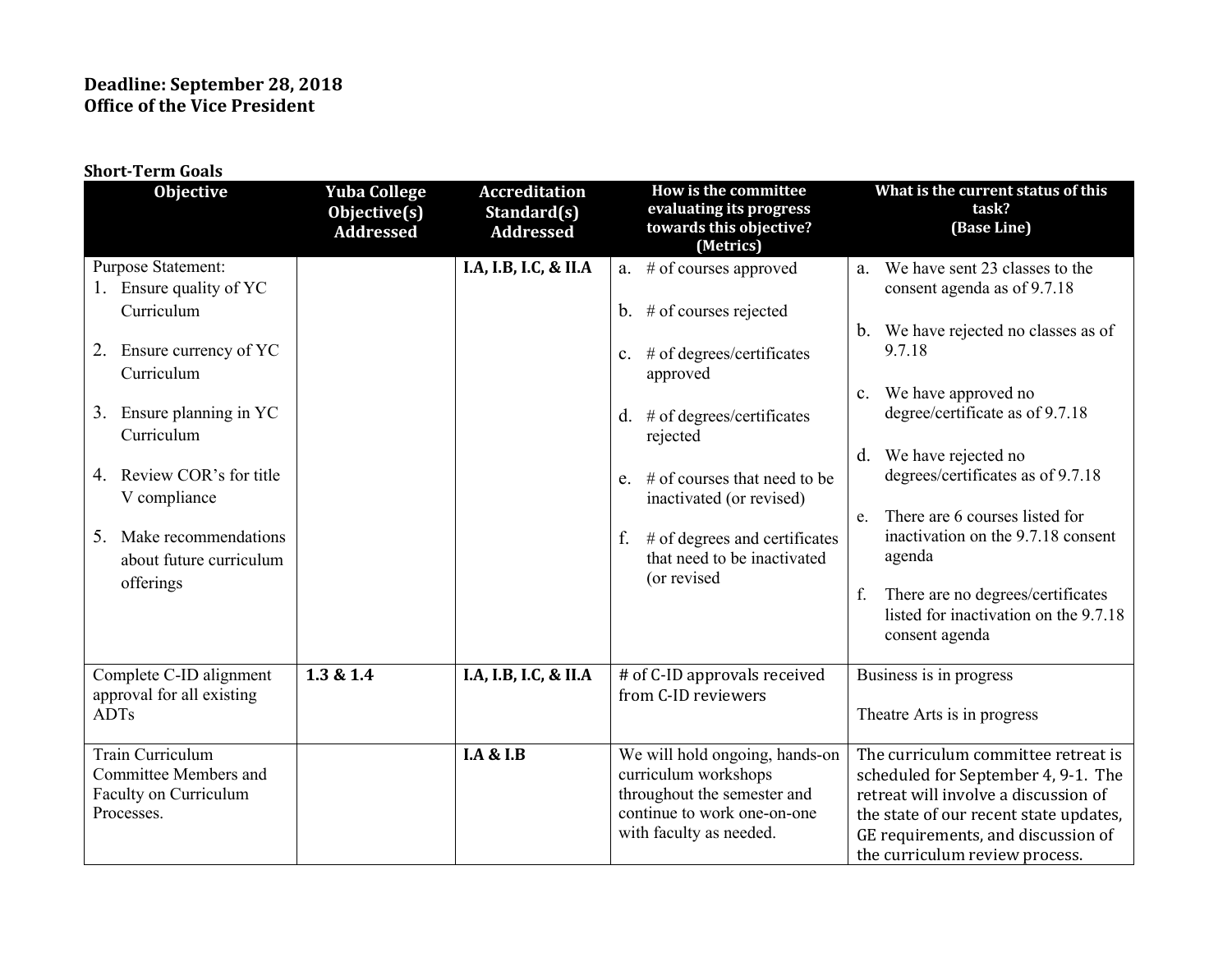| Support Faculty in<br>Curriculum Clean-up:<br>Update and/or Inactivate<br>Degrees and Certificates<br>that have not recently been<br>updated. | 1.3 & 1.4 | I.A, I.B, I.C, & II.A | All degrees and certificates<br>must include accurate<br>information about units and list<br>only courses that exist. Many<br>degrees and certificates have<br>never been entered in Meta-<br>they are just empty shells.<br>Degrees and Certificates that<br>are no longer offered or<br>awarded must be inactivated. | Many degrees and certificates have<br>incorrect/incomplete information in<br>Meta<br>There are an unknown number of<br>active degrees and certificates that are<br>no longer offered.<br>In order to help faculty, deans, and<br>support staff keep track of the<br>curriculum review process, the<br>curriculum committee is reaching out<br>to departments individually. |
|-----------------------------------------------------------------------------------------------------------------------------------------------|-----------|-----------------------|------------------------------------------------------------------------------------------------------------------------------------------------------------------------------------------------------------------------------------------------------------------------------------------------------------------------|----------------------------------------------------------------------------------------------------------------------------------------------------------------------------------------------------------------------------------------------------------------------------------------------------------------------------------------------------------------------------|
| Support Faculty in<br>Curriculum Clean-up:<br>Update and/or Inactivate<br>CORs that are out of<br>compliance or due for<br>revision.          | 1.3 & 1.4 | I.A, I.B, I.C, & II.A | Any COR which has not been<br>updated in the last 5 years must<br>be updated. Any COR of a<br>course not offered in the last 3<br>semesters should be inactivated.                                                                                                                                                     | In order to help faculty, deans, and<br>support staff keep track of the<br>curriculum review process, all of the<br>out of date courses have been<br>identified and the curriculum<br>committee is continuing to reach out to<br>select departments.                                                                                                                       |
| Monitor the five-year<br>review schedule for all<br>CORs.                                                                                     |           | I.A, I.B, I.C, & II.A | Faculty support and compliance                                                                                                                                                                                                                                                                                         | A five-year plan was developed and<br>implemented last year. The<br>curriculum support coordinator is<br>reaching out to all of the departments<br>up for review this year.                                                                                                                                                                                                |
| Review and re-validate all<br>co and prerequisites as<br>needed.                                                                              |           | I.A, I.B, I.C, & II.A | All non-CTE courses with<br>prerequisites must have the<br>prerequisite requirements<br>reviewed every 6 years. All<br>CTE courses must have the<br>prerequisite requirements<br>reviewed every 2 years.                                                                                                               | We do not currently have a Title 5<br>compliant pre or co-requisite review<br>process in place. Without the ability<br>to pull data from the curriculum<br>management system, we cannot<br>evaluate which courses need to be<br>validated every 2 years.<br>Nearly all of our courses with pre and<br>corequisites need to be reviewed and                                 |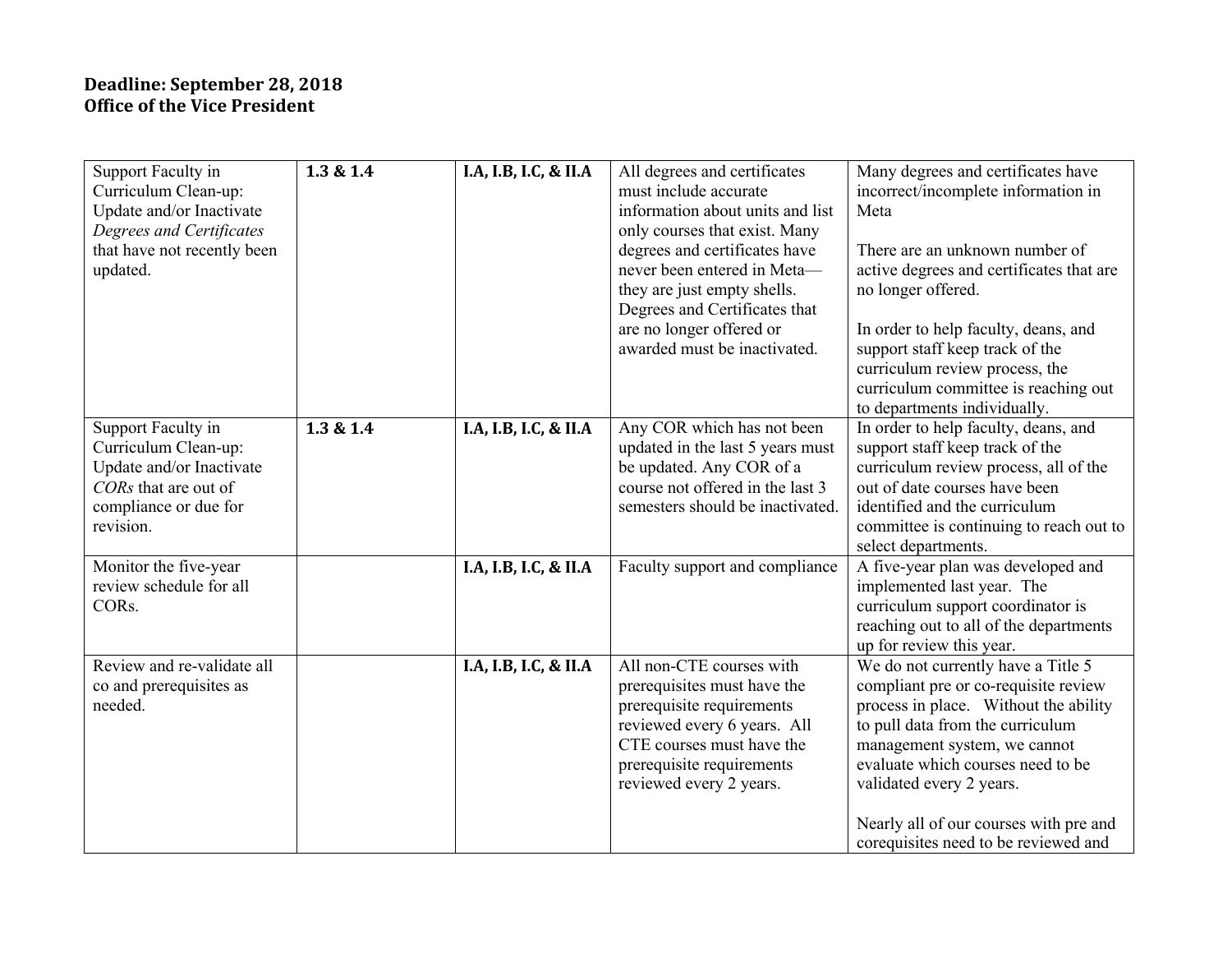|                             |              |                       |                                | re-validated.                         |
|-----------------------------|--------------|-----------------------|--------------------------------|---------------------------------------|
| Monitor the streamlined and | $\sqrt{2.2}$ | I.A, I.B, I.C, & II.A | Noticing the changes           | There is a review process in place.   |
| coordinated process for     |              |                       | implemented and noting the     | However, for the review process to    |
| reviewing and approving     |              |                       | effect of those changes on the | truly work, the committee chairs need |
| CORS including SLOs and     |              |                       | curriculum process.            | to meet regularly. To that end, we    |
| DE questions.               |              |                       |                                | have set up monthly meetings with co- |
|                             |              |                       |                                | chairs for the SLO and DE committee.  |
|                             |              |                       |                                | However, these meetings are often     |
|                             |              |                       |                                | cancelled last minute and overall     |
|                             |              |                       |                                | happen infrequently.                  |

#### **Long-Term Goals**

| Pong Term gours                                                                                            |                                                         |                                                         |                                                                                      |                                                                                                                                                                                                                                                                                                                                             |
|------------------------------------------------------------------------------------------------------------|---------------------------------------------------------|---------------------------------------------------------|--------------------------------------------------------------------------------------|---------------------------------------------------------------------------------------------------------------------------------------------------------------------------------------------------------------------------------------------------------------------------------------------------------------------------------------------|
| Objective                                                                                                  | <b>Yuba College</b><br>Objective(s)<br><b>Addressed</b> | <b>Accreditation</b><br>Standard(s)<br><b>Addressed</b> | How is the committee<br>evaluating its progress towards<br>this objective? (Metrics) | What is the current status of this task?<br>(Base Line)                                                                                                                                                                                                                                                                                     |
| Facilitate and/or participate<br>in the discussion about<br>finding a new curriculum<br>management system. | 2.2                                                     | I.A, I.B, I.C, II.A, &<br>III.C                         | Discussions and/or task forces                                                       | Meta does not work. It is not possible<br>for me to pull data out of the system.<br>When possible, we are participating in<br>and/or leading the discussion about<br>replacing Meta.                                                                                                                                                        |
| Review the General<br>Education requirements for<br>local (i.e., CTE and non-<br>transfer) degrees.        | 1.3                                                     | I.A, I.B, I.C, & II.A                                   | Discussions and/or task forces                                                       | All students getting an AA/AS (as<br>opposed to an ADT) are required to<br>complete a series of general education<br>courses. The current general education<br>requirements have only been examined<br>on a course-by-course basis. The<br>curriculum committee hopes to examine<br>the requirements from a more holistic<br>point of view. |
| Review (and potentially<br>revise) the course<br>substitution policy for<br>degrees and certificates.      | 1.4                                                     | I.A, I.B, I.C, & II.A                                   | Discussions and/or task forces                                                       | The current course substitution policy for<br>degrees and certificates does not involve<br>the curriculum committee. It is possible<br>for a person to create a degree using<br>course substitutions. Although the                                                                                                                          |